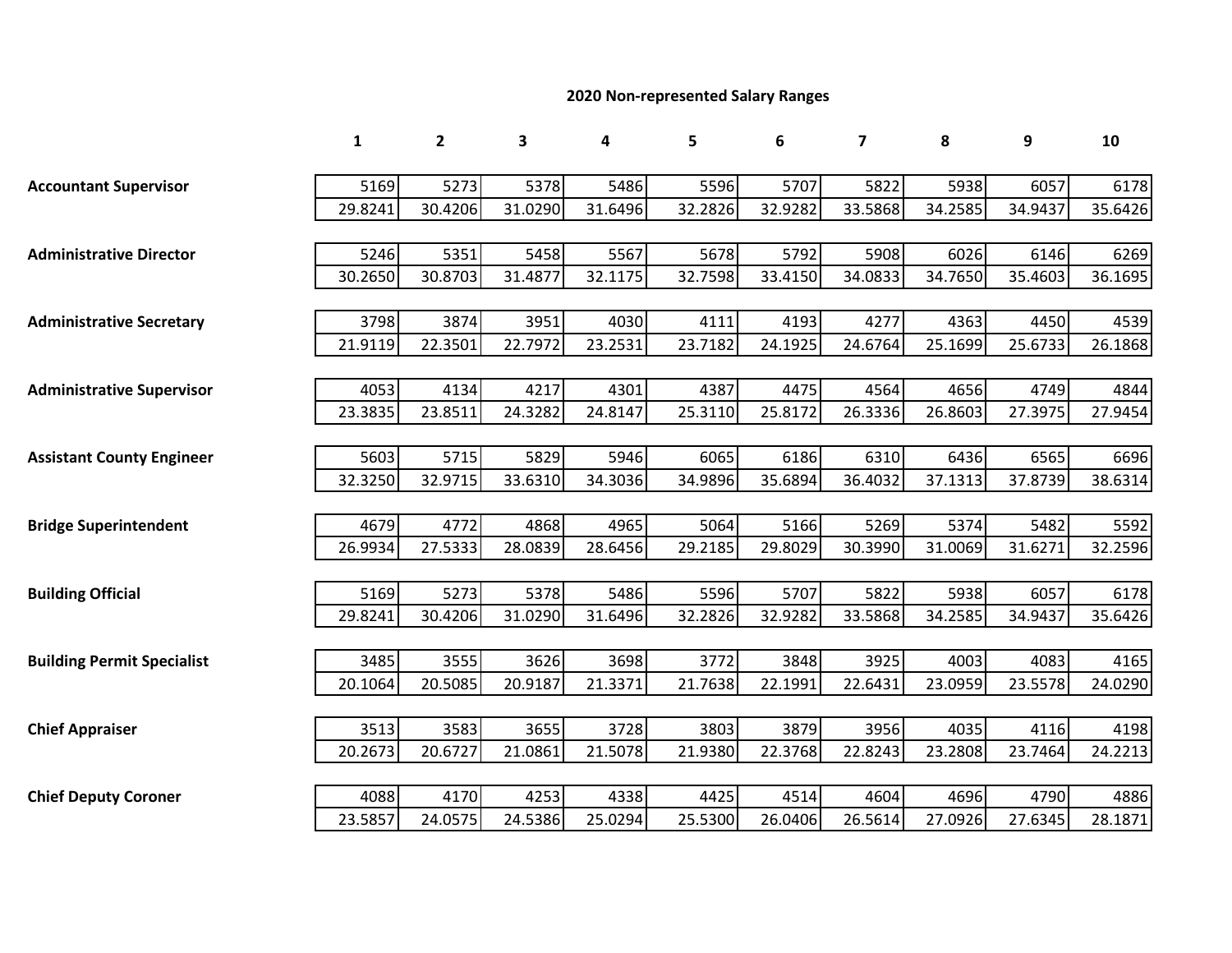| <b>Chief Deputy Prosecutor</b>        | 6508    | 6638    | 6770    | 6906    | 7044    | 7185    | 7329    | 7475    | 7625    | 7777     |
|---------------------------------------|---------|---------|---------|---------|---------|---------|---------|---------|---------|----------|
|                                       | 37.5442 | 38.2951 | 39.0610 | 39.8422 | 40.6391 | 41.4519 | 42.2809 | 43.1265 | 43.9890 | 44.86882 |
|                                       |         |         |         |         |         |         |         |         |         |          |
| <b>Clerical Journey</b>               | 2416    | 2464    | 2513    | 2564    | 2615    | 2667    | 2720    | 2775    | 2830    | 2887     |
|                                       | 13.9368 | 14.2155 | 14.4998 | 14.7898 | 15.0856 | 15.3873 | 15.6951 | 16.0090 | 16.3292 | 16.6557  |
|                                       |         |         |         |         |         |         |         |         |         |          |
| <b>Clerk of the Board I</b>           | 4275    | 4360    | 4447    | 4536    | 4627    | 4719    | 4814    | 4910    | 5008    | 5108     |
|                                       | 24.6611 | 25.1543 | 25.6574 | 26.1705 | 26.6940 | 27.2278 | 27.7724 | 28.3278 | 28.8944 | 29.4723  |
|                                       |         |         |         |         |         |         |         |         |         |          |
| <b>Clerk of the Board II</b>          | 4403    | 4491    | 4581    | 4673    | 4766    | 4862    | 4959    | 5058    | 5159    | 5262     |
|                                       | 25.4038 | 25.9119 | 26.4301 | 26.9587 | 27.4979 | 28.0479 | 28.6088 | 29.1810 | 29.7646 | 30.3599  |
|                                       |         |         |         |         |         |         |         |         |         |          |
| <b>Clerk of the Board III</b>         | 4843    | 4940    | 5039    | 5139    | 5242    | 5347    | 5454    | 5563    | 5674    | 5788     |
|                                       | 27.9412 | 28.5000 | 29.0700 | 29.6514 | 30.2445 | 30.8494 | 31.4664 | 32.0957 | 32.7376 | 33.3923  |
|                                       |         |         |         |         |         |         |         |         |         |          |
| <b>Communications System Mgr</b>      | 10786   |         |         |         |         |         |         |         |         |          |
|                                       | 62.2290 |         |         |         |         |         |         |         |         |          |
|                                       |         |         |         |         |         |         |         |         |         |          |
| <b>Computer Support Specialist II</b> | 3461    | 3530    | 3601    | 3673    | 3746    | 3821    | 3897    | 3975    | 4055    | 4136     |
|                                       | 19.9666 | 20.3659 | 20.7732 | 21.1887 | 21.6124 | 22.0447 | 22.4856 | 22.9353 | 23.3940 | 23.8619  |
|                                       |         |         |         |         |         |         |         |         |         |          |
| <b>Court Administrator</b>            | 3829    | 3905    | 3983    | 4063    | 4144    | 4227    | 4312    | 4398    | 4486    | 4576     |
|                                       | 22.0891 | 22.5308 | 22.9815 | 23.4411 | 23.9099 | 24.3881 | 24.8759 | 25.3734 | 25.8809 | 26.3985  |
|                                       |         |         |         |         |         |         |         |         |         |          |
| <b>Deputy Coroner</b>                 | 3716    | 3790    | 3866    | 3944    | 4022    | 4103    | 4185    | 4269    | 4354    | 4441     |
|                                       | 21.4392 | 21.8680 | 22.3054 | 22.7515 | 23.2065 | 23.6706 | 24.1440 | 24.6269 | 25.1194 | 25.6218  |
|                                       |         |         |         |         |         |         |         |         |         |          |
| <b>Deputy Coroner - Trainee</b>       | 3141    |         |         |         |         |         |         |         |         |          |
|                                       | 18.1229 |         |         |         |         |         |         |         |         |          |
|                                       | 4721    | 4816    | 4912    | 5010    | 5110    | 5213    | 5317    | 5423    | 5532    | 5642     |
| <b>Deputy Health Director</b>         |         |         |         |         |         |         |         |         |         |          |
|                                       | 27.2386 | 27.7833 | 28.3390 | 28.9058 | 29.4839 | 30.0736 | 30.6750 | 31.2885 | 31.9143 | 32.5526  |
|                                       |         |         |         |         |         |         |         |         |         |          |
| <b>Deputy Prosecutor</b>              | 4921    | 5020    | 5120    | 5223    | 5327    | 5434    | 5542    | 5653    | 5766    | 5881     |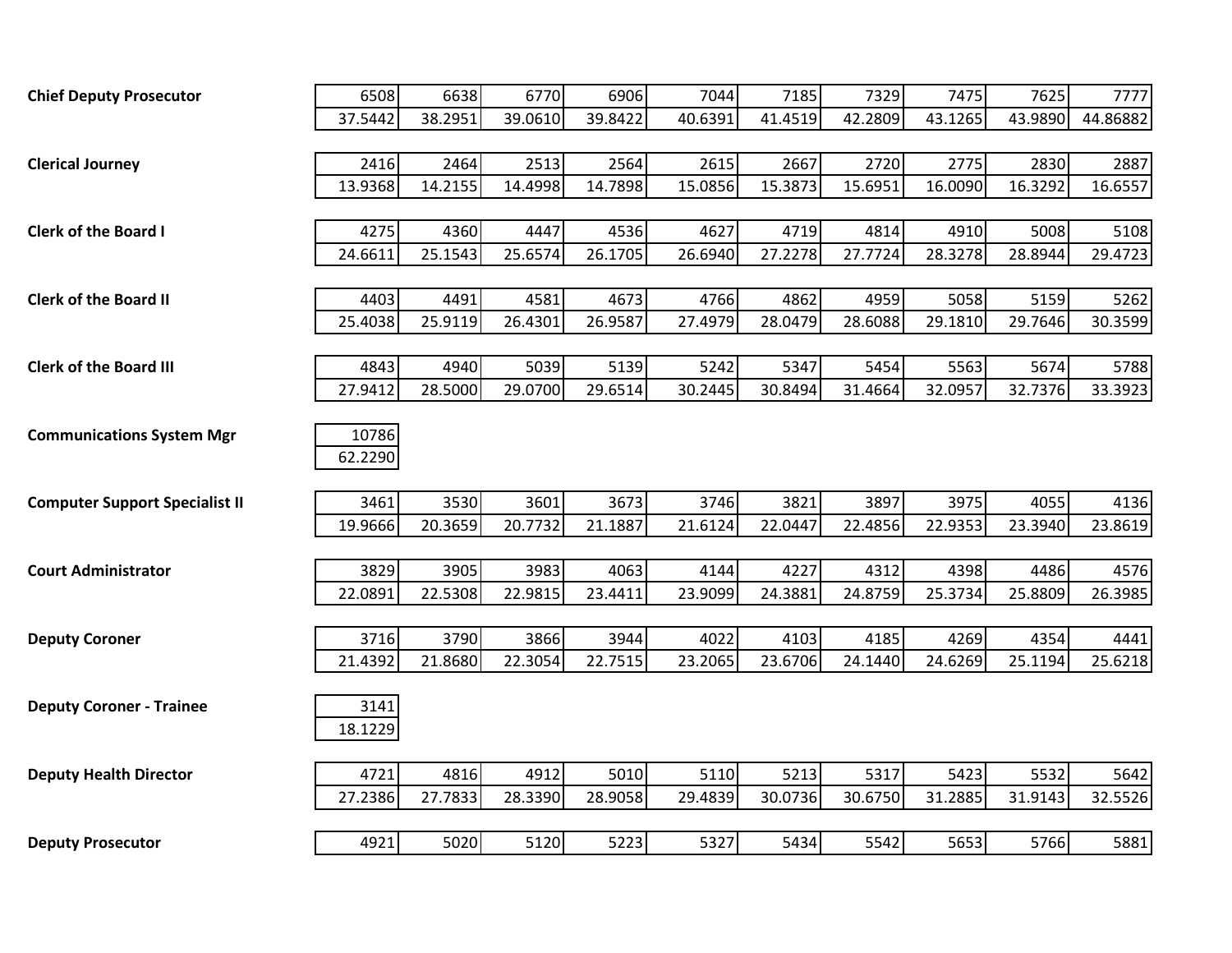|                                       | 28.3929         | 28.9607         | 29.5399         | 30.1307         | 30.7334         | 31.3480         | 31.9750         | 32.6145         | 33.2668         | 33.9321         |
|---------------------------------------|-----------------|-----------------|-----------------|-----------------|-----------------|-----------------|-----------------|-----------------|-----------------|-----------------|
|                                       |                 |                 |                 |                 |                 |                 |                 |                 |                 |                 |
|                                       |                 |                 |                 |                 |                 |                 |                 |                 |                 |                 |
| Dev Svcs Coord/Fair Manager           | 4876<br>28.1292 | 4973<br>28.6918 | 5073<br>29.2656 | 5174<br>29.8509 | 5278<br>30.4480 | 5383<br>31.0569 | 5491<br>31.6781 | 5601<br>32.3116 | 5713<br>32.9578 | 5827<br>33.6170 |
|                                       |                 |                 |                 |                 |                 |                 |                 |                 |                 |                 |
| <b>Elections Supervisor</b>           | 3479            | 3548            | 3619            | 3692            | 3765            | 3841            | 3918            | 3996            | 4076            | 4157            |
|                                       | 20.0700         | 20.4714         | 20.8808         | 21.2984         | 21.7244         | 22.1589         | 22.6020         | 23.0541         | 23.5152         | 23.9855         |
|                                       |                 |                 |                 |                 |                 |                 |                 |                 |                 |                 |
| <b>Emergency Management Dir</b>       | 5246            | 5351            | 5458            | 5567            | 5678            | 5792            | 5908            | 6026            | 6146            | 6269            |
|                                       | 30.2650         | 30.8703         | 31.4877         | 32.1175         | 32.7598         | 33.4150         | 34.0833         | 34.7650         | 35.4603         | 36.1695         |
|                                       |                 |                 |                 |                 |                 |                 |                 |                 |                 |                 |
| <b>EM/PDS/Fair Director</b>           | 6968            | 7108            | 7250            | 7395            | 7543            | 7694            | 7847            | 8004            | 8164            | 8328            |
|                                       | 40.2023         | 41.0063         | 41.8265         | 42.6630         | 43.5163         | 44.3866         | 45.2743         | 46.1798         | 47.1034         | 48.0455         |
| <b>EM/PDS/FFM Director</b>            | 7239            | 7384            | 7531            | 7682            | 7836            | 7992            | 8152            | 8315            | 8482            | 8651            |
|                                       | 41.7642         | 42.5994         | 43.4514         | 44.3205         | 45.2069         | 46.1110         | 47.0332         | 47.9739         | 48.9334         | 49.9120         |
|                                       |                 |                 |                 |                 |                 |                 |                 |                 |                 |                 |
| <b>Environmental Health Director</b>  | 4550            | 4641            | 4734            | 4828            | 4925            | 5023            | 5124            | 5226            | 5331            | 5437            |
|                                       | 26.2490         | 26.7740         | 27.3095         | 27.8557         | 28.4128         | 28.9810         | 29.5607         | 30.1519         | 30.7549         | 31.3700         |
|                                       |                 |                 |                 |                 |                 |                 |                 |                 |                 |                 |
| <b>Facilities Management Director</b> | 4157            | 4240            | 4325            | 4412            | 4500            | 4590            | 4682            | 4775            | 4871            | 4968            |
|                                       | 23.9837         | 24.4633         | 24.9526         | 25.4516         | 25.9607         | 26.4799         | 27.0095         | 27.5497         | 28.1007         | 28.6627         |
|                                       |                 |                 |                 |                 |                 |                 |                 |                 |                 |                 |
| <b>Facilities Maintenance Manager</b> | 3741            | 3816            | 3892            | 3970            | 4049            | 4130            | 4213            | 4297            | 4383            | 4471            |
|                                       | 21.5830         | 22.0147         | 22.4550         | 22.9041         | 23.3622         | 23.8294         | 24.3060         | 24.7921         | 25.2880         | 25.7937         |
| Fair/Fairgrounds & Facilities Dir     | 4414            | 4503            | 4593            | 4685            | 4778            | 4874            | 4971            | 5071            | 5172            | 5276            |
|                                       | 25.4682         | 25.9776         | 26.4971         | 27.0271         | 27.5676         | 28.1190         | 28.6814         | 29.2550         | 29.8401         | 30.4369         |
|                                       |                 |                 |                 |                 |                 |                 |                 |                 |                 |                 |
| <b>Family Court Supervisor</b>        | 4212            | 4296            | 4382            | 4469            | 4559            | 4650            | 4743            | 4838            | 4935            | 5033            |
|                                       | 24.2980         | 24.7840         | 25.2797         | 25.7853         | 26.3010         | 26.8270         | 27.3635         | 27.9108         | 28.4690         | 29.0384         |
|                                       |                 |                 |                 |                 |                 |                 |                 |                 |                 |                 |
| <b>Field Supervisor</b>               | 4285            | 4371            | 4459            | 4548            | 4639            | 4731            | 4826            | 4923            | 5021            | 5122            |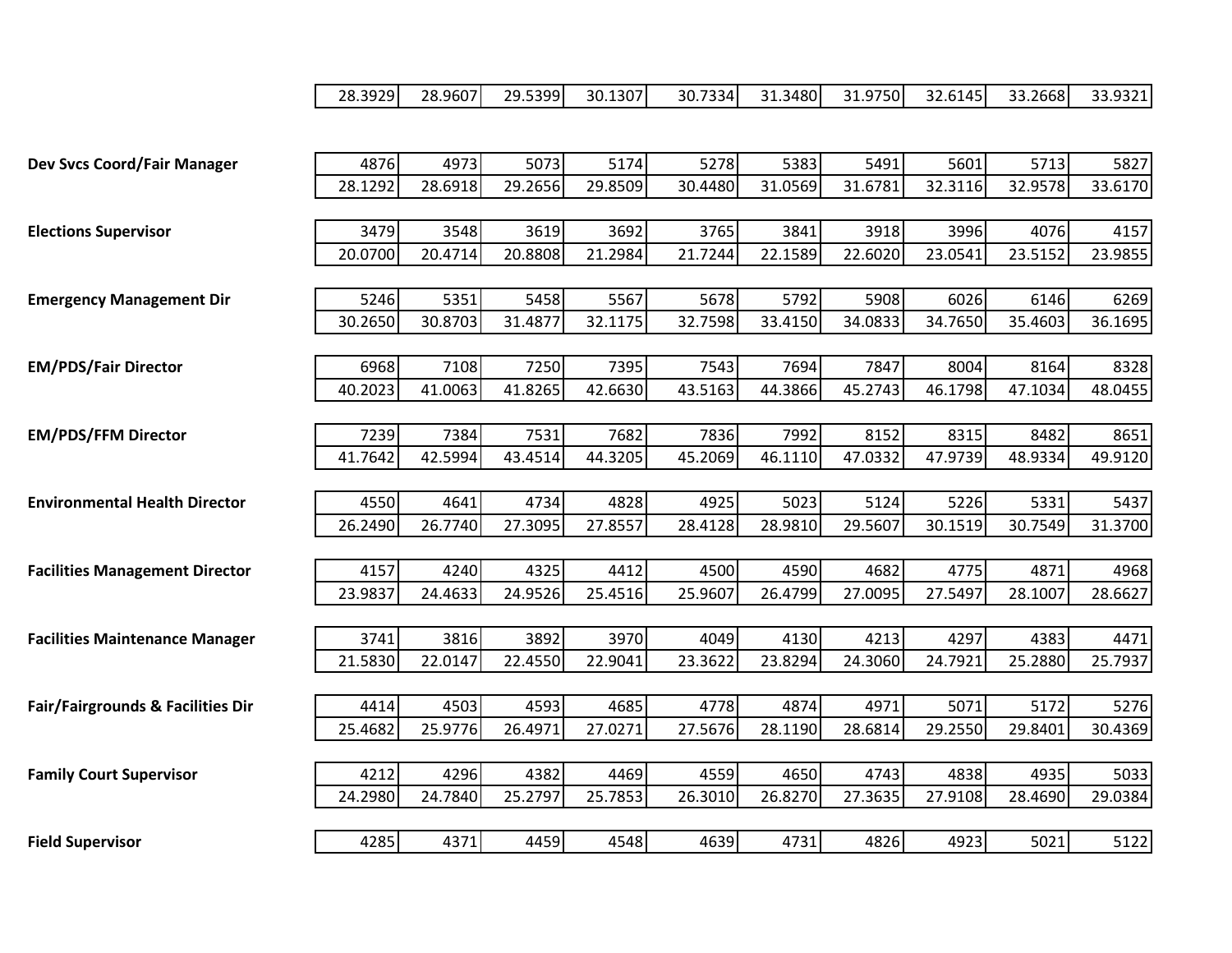|  |  |  |  | 24.7242  25.2187  25.7231  26.2376  26.7623  27.2976  27.8435  28.4004  28.9684  29.5478 |  |  |  |  |  |
|--|--|--|--|------------------------------------------------------------------------------------------|--|--|--|--|--|
|--|--|--|--|------------------------------------------------------------------------------------------|--|--|--|--|--|

| <b>Financial Specialist 1</b>             | 2632    | 2685    | 2739    | 2794    | 2849    | 2906    | 2965    | 3024    | 3084    | 3146    |
|-------------------------------------------|---------|---------|---------|---------|---------|---------|---------|---------|---------|---------|
|                                           | 15.1874 | 15.4911 | 15.8009 | 16.1170 | 16.4393 | 16.7681 | 17.1034 | 17.4455 | 17.7944 | 18.1503 |
|                                           |         |         |         |         |         |         |         |         |         |         |
| <b>Financial Specialist 5 (Act Sr)</b>    | 4051    | 4132    | 4214    | 4299    | 4385    | 4472    | 4562    | 4653    | 4746    | 4841    |
|                                           | 23.3697 | 23.8370 | 24.3138 | 24.8001 | 25.2961 | 25.8020 | 26.3180 | 26.8444 | 27.3813 | 27.9289 |
|                                           |         |         |         |         |         |         |         |         |         |         |
| <b>Human Resources Director</b>           | 5640    | 5753    | 5868    | 5986    | 6105    | 6227    | 6352    | 6479    | 6608    | 6741    |
|                                           | 32.5407 | 33.1915 | 33.8553 | 34.5324 | 35.2231 | 35.9275 | 36.6461 | 37.3790 | 38.1266 | 38.8891 |
|                                           |         |         |         |         |         |         |         |         |         |         |
| <b>Inspector - Sheriff</b>                | 4414    | 4503    | 4593    | 4685    | 4778    | 4874    | 4971    | 5071    | 5172    | 5276    |
|                                           | 25.4682 | 25.9776 | 26.4971 | 27.0271 | 27.5676 | 28.1190 | 28.6814 | 29.2550 | 29.8401 | 30.4369 |
|                                           |         |         |         |         |         |         |         |         |         |         |
| <b>IT Director</b>                        | 5481    | 5590    | 5702    | 5816    | 5932    | 6051    | 6172    | 6296    | 6421    | 6550    |
|                                           | 31.6197 | 32.2521 | 32.8971 | 33.5550 | 34.2261 | 34.9107 | 35.6089 | 36.3211 | 37.0475 | 37.7884 |
|                                           |         |         |         |         |         |         |         |         |         |         |
| <b>Jail Superintendent</b>                | 4933    |         |         |         |         |         |         |         |         |         |
|                                           | 28.4609 |         |         |         |         |         |         |         |         |         |
|                                           |         |         |         |         |         |         |         |         |         |         |
| <b>Judicial Services Director</b>         | 4175    | 4258    | 4343    | 4430    | 4519    | 4609    | 4701    | 4795    | 4891    | 4989    |
|                                           | 24.0846 | 24.5663 | 25.0576 | 25.5588 | 26.0699 | 26.5913 | 27.1232 | 27.6656 | 28.2189 | 28.7833 |
|                                           |         |         |         |         |         |         |         |         |         |         |
| <b>Juvenile &amp; Family Services Dir</b> | 5844    | 5961    | 6080    | 6202    | 6326    | 6452    | 6582    | 6713    | 6847    | 6984    |
|                                           | 33.7173 | 34.3916 | 35.0794 | 35.7810 | 36.4966 | 37.2266 | 37.9711 | 38.7305 | 39.5051 | 40.2952 |
|                                           |         |         |         |         |         |         |         |         |         |         |
| <b>Licensing/Recording Supervisor</b>     | 3445    | 3514    | 3585    | 3656    | 3729    | 3804    | 3880    | 3958    | 4037    | 4118    |
|                                           | 19.8774 | 20.2749 | 20.6804 | 21.0941 | 21.5159 | 21.9463 | 22.3852 | 22.8329 | 23.2895 | 23.7553 |
|                                           |         |         |         |         |         |         |         |         |         |         |
| <b>Network Administrator</b>              | 4508    | 4598    | 4690    | 4784    | 4880    | 4978    | 5077    | 5179    | 5282    | 5388    |
|                                           | 26.0100 | 26.5302 | 27.0608 | 27.6020 | 28.1540 | 28.7171 | 29.2915 | 29.8773 | 30.4748 | 31.0843 |
|                                           |         |         |         |         |         |         |         |         |         |         |
| <b>Office Coordinator</b>                 | 2956    | 3015    | 3076    | 3137    | 3200    | 3264    | 3329    | 3396    | 3464    | 3533    |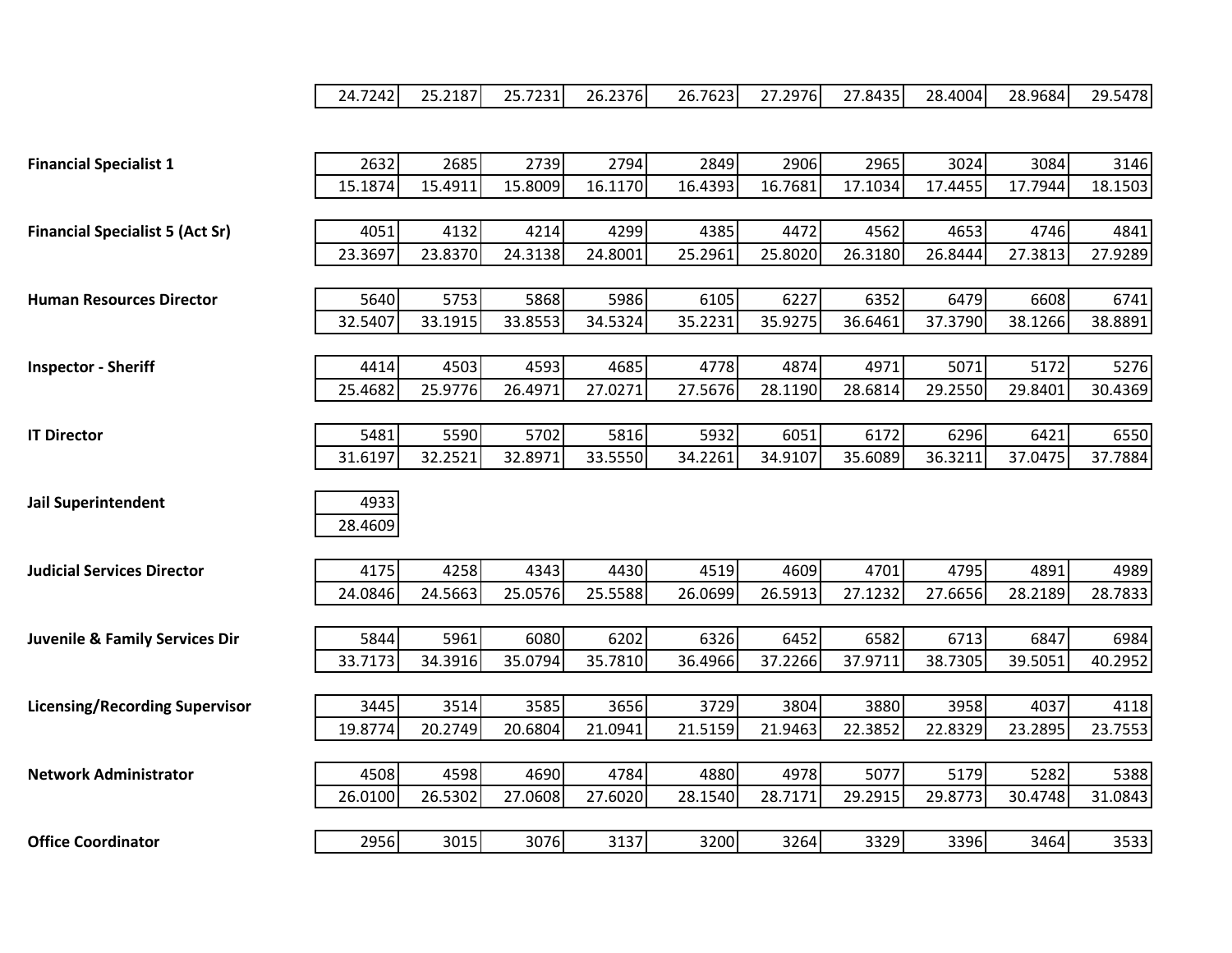|                                            | 17.0555 | 17.3966 | 17.7445 | 18.0994 | 18.4614 | 18.8306 | 19.2072 | 19.5914 | 19.9832 | 20.3828 |
|--------------------------------------------|---------|---------|---------|---------|---------|---------|---------|---------|---------|---------|
|                                            |         |         |         |         |         |         |         |         |         |         |
| <b>Office Specialist II</b>                | 2929    | 2988    | 3048    | 3109    | 3171    | 3234    | 3299    | 3365    | 3432    | 3501    |
|                                            | 16.9010 | 17.2390 | 17.5838 | 17.9355 | 18.2942 | 18.6601 | 19.0333 | 19.4139 | 19.8022 | 20.1983 |
|                                            |         |         |         |         |         |         |         |         |         |         |
| <b>Operations Coordinator</b>              | 3128    | 3191    | 3254    | 3319    | 3386    | 3454    | 3523    | 3593    | 3665    | 3738    |
|                                            | 18.0462 | 18.4071 | 18.7752 | 19.1508 | 19.5338 | 19.9244 | 20.3229 | 20.7294 | 21.1440 | 21.5669 |
|                                            |         |         |         |         |         |         |         |         |         |         |
| <b>Operations Manager</b>                  | 5603    | 5715    | 5829    | 5946    | 6065    | 6186    | 6310    | 6436    | 6565    | 6696    |
|                                            | 32.3250 | 32.9715 | 33.6310 | 34.3036 | 34.9896 | 35.6894 | 36.4032 | 37.1313 | 37.8739 | 38.6314 |
|                                            |         |         |         |         |         |         |         |         |         |         |
| <b>Parks &amp; Developmental Srvcs Dir</b> | 5717    | 5832    | 5948    | 6067    | 6189    | 6312    | 6439    | 6567    | 6699    | 6833    |
|                                            | 32.9851 | 33.6448 | 34.3177 | 35.0041 | 35.7042 | 36.4182 | 37.1466 | 37.8895 | 38.6473 | 39.4203 |
|                                            |         |         |         |         |         |         |         |         |         |         |
| <b>Planner-Journey</b>                     | 4073    | 4155    | 4238    | 4322    | 4409    | 4497    | 4587    | 4679    | 4772    | 4868    |
|                                            | 23.4992 | 23.9692 | 24.4486 | 24.9375 | 25.4363 | 25.9450 | 26.4639 | 26.9932 | 27.5331 | 28.0837 |
|                                            |         |         |         |         |         |         |         |         |         |         |
| <b>Program Analyst</b>                     | 3794    | 3870    | 3947    | 4026    | 4107    | 4189    | 4273    | 4358    | 4445    | 4534    |
|                                            | 21.8897 | 22.3275 | 22.7741 | 23.2296 | 23.6942 | 24.1680 | 24.6514 | 25.1444 | 25.6473 | 26.1603 |
|                                            |         |         |         |         |         |         |         |         |         |         |
| <b>Prog/Environ Health Dir</b>             | 4414    | 4503    | 4593    | 4685    | 4778    | 4874    | 4971    | 5071    | 5172    | 5276    |
|                                            | 25.4682 | 25.9776 | 26.4971 | 27.0271 | 27.5676 | 28.1190 | 28.6814 | 29.2550 | 29.8401 | 30.4369 |
|                                            |         |         |         |         |         |         |         |         |         |         |
| <b>Program Representative</b>              | 3194    | 3257    | 3323    | 3389    | 3457    | 3526    | 3596    | 3668    | 3742    | 3817    |
|                                            | 18.4244 | 18.7929 | 19.1688 | 19.5522 | 19.9432 | 20.3421 | 20.7489 | 21.1639 | 21.5872 | 22.0189 |
|                                            |         |         |         |         |         |         |         |         |         |         |
| <b>Project Engineer</b>                    | 5169    | 5273    | 5378    | 5486    | 5596    | 5707    | 5822    | 5938    | 6057    | 6178    |
|                                            | 29.8241 | 30.4206 | 31.0290 | 31.6496 | 32.2826 | 32.9282 | 33.5868 | 34.2585 | 34.9437 | 35.6426 |
|                                            |         |         |         |         |         |         |         |         |         |         |
| <b>Public Health Administrator</b>         | 5246    | 5351    | 5458    | 5567    | 5678    | 5792    | 5908    | 6026    | 6146    | 6269    |
|                                            | 30.2650 | 30.8703 | 31.4877 | 32.1175 | 32.7598 | 33.4150 | 34.0833 | 34.7650 | 35.4603 | 36.1695 |
|                                            |         |         |         |         |         |         |         |         |         |         |
| <b>Public Health Officer (10% time)</b>    | 1599    |         |         |         |         |         |         |         |         |         |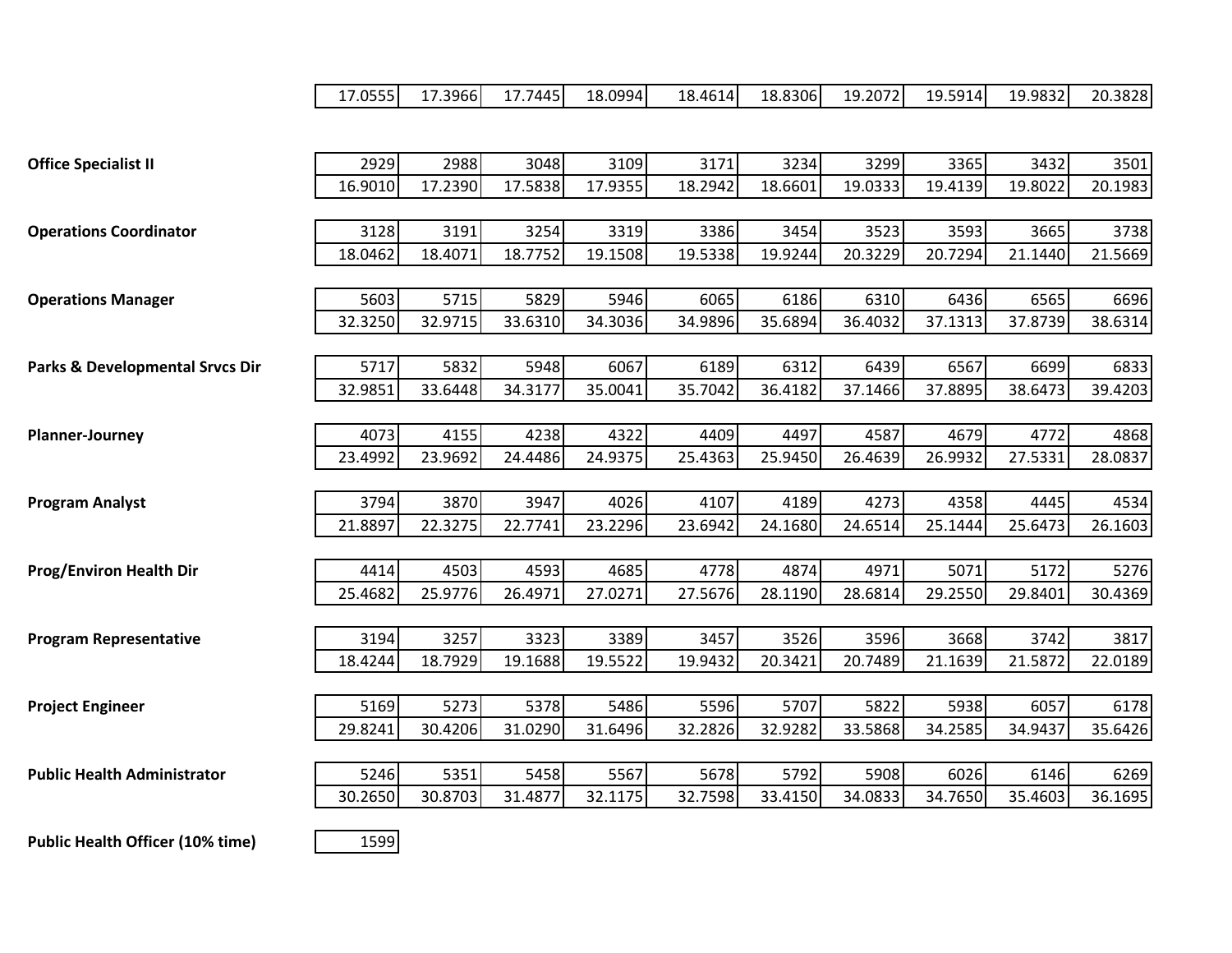| <b>Public Works Dir/Engineer</b>       | 8811    | 8987    | 9167    | 9351    | 9538    | 9728    | 9923    | 10121   | 10324   | 10530   |
|----------------------------------------|---------|---------|---------|---------|---------|---------|---------|---------|---------|---------|
|                                        | 50.8349 | 51.8516 | 52.8886 | 53.9464 | 55.0253 | 56.1258 | 57.2483 | 58.3933 | 59.5612 | 60.7524 |
|                                        |         |         |         |         |         |         |         |         |         |         |
| <b>Road/Street Superintendent</b>      | 4679    | 4772    | 4868    | 4965    | 5064    | 5166    | 5269    | 5374    | 5482    | 5592    |
|                                        | 26.9934 | 27.5333 | 28.0839 | 28.6456 | 29.2185 | 29.8029 | 30.3990 | 31.0069 | 31.6271 | 32.2596 |
|                                        |         |         |         |         |         |         |         |         |         |         |
| <b>Senior Deputy Prosecutor</b>        | 5659    | 5772    | 5887    | 6005    | 6125    | 6248    | 6373    | 6500    | 6630    | 6763    |
|                                        | 32.6477 | 33.3007 | 33.9667 | 34.6460 | 35.3389 | 36.0457 | 36.7666 | 37.5019 | 38.2520 | 39.0170 |
|                                        |         |         |         |         |         |         |         |         |         |         |
| <b>Senior Probation Counselor</b>      | 3829    | 3905    | 3983    | 4063    | 4144    | 4227    | 4312    | 4398    | 4486    | 4576    |
|                                        | 22.0891 | 22.5308 | 22.9815 | 23.4411 | 23.9099 | 24.3881 | 24.8759 | 25.3734 | 25.8809 | 26.3985 |
|                                        |         |         |         |         |         |         |         |         |         |         |
| <b>Sheriff Admin Assistant</b>         | 3610    | 3682    | 3756    | 3831    | 3908    | 3986    | 4066    | 4147    | 4230    | 4314    |
|                                        | 20.8281 | 21.2447 | 21.6696 | 22.1030 | 22.5451 | 22.9960 | 23.4559 | 23.9250 | 24.4035 | 24.8916 |
|                                        |         |         |         |         |         |         |         |         |         |         |
| <b>Solid Waste Field Supervisor</b>    | 4408    | 4496    | 4586    | 4677    | 4771    | 4866    | 4964    | 5063    | 5164    | 5267    |
|                                        | 25.4288 | 25.9374 | 26.4561 | 26.9852 | 27.5249 | 28.0754 | 28.6369 | 29.2097 | 29.7939 | 30.3897 |
|                                        |         |         |         |         |         |         |         |         |         |         |
| <b>Solid Waste &amp; Recycling Dir</b> | 5169    | 5273    | 5378    | 5486    | 5596    | 5707    | 5822    | 5938    | 6057    | 6178    |
|                                        | 29.8241 | 30.4206 | 31.0290 | 31.6496 | 32.2826 | 32.9282 | 33.5868 | 34.2585 | 34.9437 | 35.6426 |
|                                        |         |         |         |         |         |         |         |         |         |         |
| <b>Superintendent - FFM</b>            | 3128    | 3191    | 3254    | 3319    | 3386    | 3454    | 3523    | 3593    | 3665    | 3738    |
|                                        | 18.0464 | 18.4073 | 18.7755 | 19.1510 | 19.5340 | 19.9247 | 20.3232 | 20.7296 | 21.1442 | 21.5671 |
|                                        |         |         |         |         |         |         |         |         |         |         |
| <b>Undersheriff</b>                    | 6123    | 6246    | 6371    | 6498    | 6628    | 6761    | 6896    | 7034    | 7174    | 7318    |
|                                        | 35.3277 | 36.0342 | 36.7549 | 37.4900 | 38.2398 | 39.0046 | 39.7847 | 40.5804 | 41.3920 | 42.2198 |
|                                        |         |         |         |         |         |         |         |         |         |         |
| <b>Weed Coordinator</b>                | 4011    | 4091    | 4173    | 4256    | 4341    | 4428    | 4517    | 4607    | 4699    | 4793    |
|                                        | 23.1398 | 23.6026 | 24.0746 | 24.5561 | 25.0472 | 25.5482 | 26.0591 | 26.5803 | 27.1119 | 27.6542 |
|                                        |         |         |         |         |         |         |         |         |         |         |
| <b>Whitman County Planner</b>          | 5276    | 5381    | 5489    | 5599    | 5711    | 5825    | 5941    | 6060    | 6181    | 6305    |